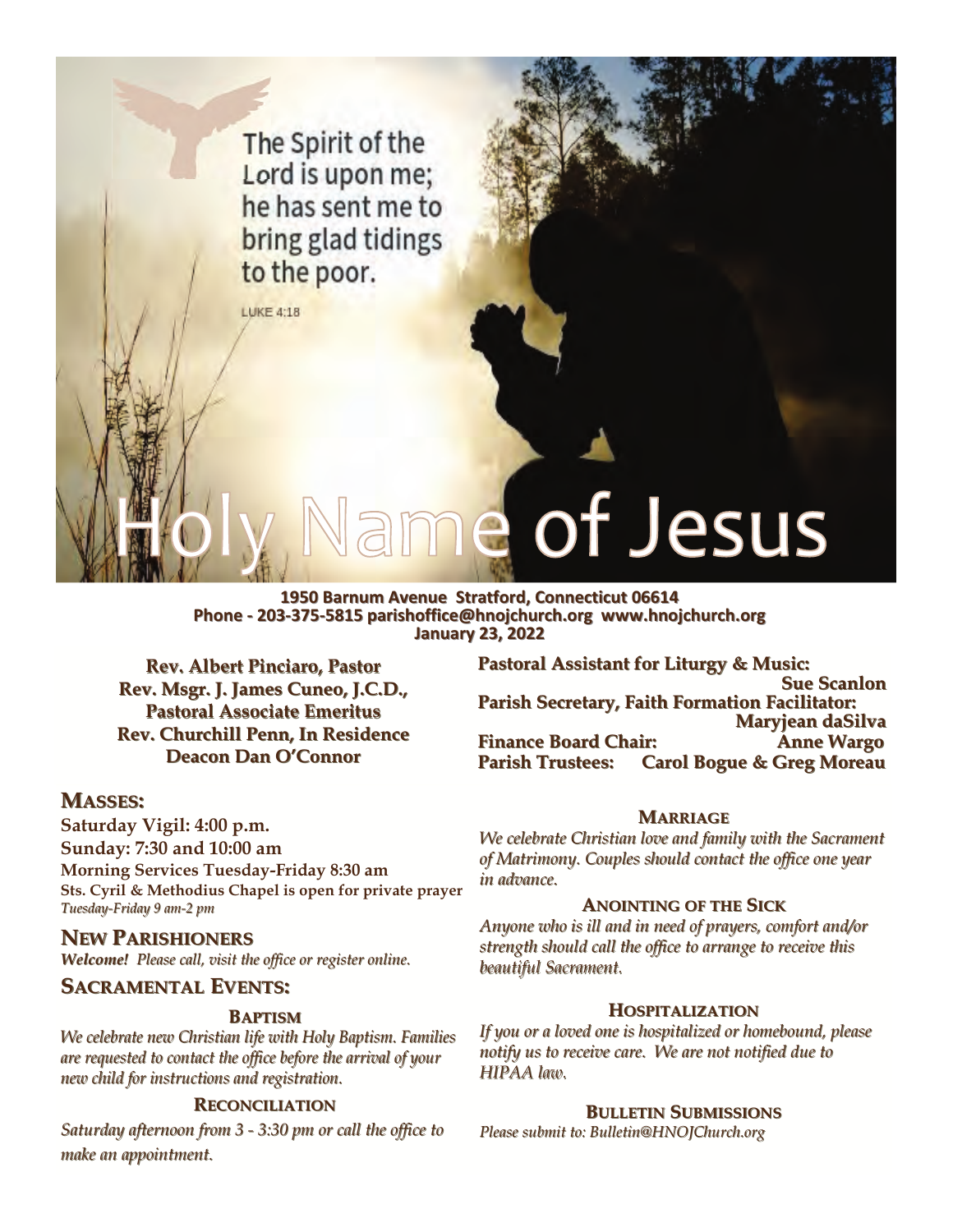

| <b>Mon 1/24</b>                                                         | <b>Tues 1/25</b>                                                                                                                                                                                                                                                          | <b>Wed 1/26</b>                                                                      | <b>Thur 1/27</b>                          | Fri 1/28                                                                                                                                                                                                        |                                                                                                                                                    | <b>Sat 1/29</b>                                                           | <b>Sun 1/30</b>                                                                                                                                                               |  |  |  |  |
|-------------------------------------------------------------------------|---------------------------------------------------------------------------------------------------------------------------------------------------------------------------------------------------------------------------------------------------------------------------|--------------------------------------------------------------------------------------|-------------------------------------------|-----------------------------------------------------------------------------------------------------------------------------------------------------------------------------------------------------------------|----------------------------------------------------------------------------------------------------------------------------------------------------|---------------------------------------------------------------------------|-------------------------------------------------------------------------------------------------------------------------------------------------------------------------------|--|--|--|--|
| Church &<br><b>Office Closed</b><br>for Cleaning                        | 8:30 am Mass<br>+Paul<br><b>Cutrufello</b><br>r/b Nancy Vietri<br>& Family                                                                                                                                                                                                | 8:30 am Mass                                                                         | 8:30 am Mass<br>+Helen House<br>r/b Niece | $8:30$ am<br><b>Communion</b><br><b>Service</b>                                                                                                                                                                 |                                                                                                                                                    | 3 pm<br>Reconciliation<br>4 pm Mass<br>+James Spillane<br>r/b Irene Wargo | 7:30 am Mass<br>+For the<br><b>Parishioners</b><br>10 am Mass<br>+Rosario Scuito<br>r/b Sal & Cindi<br>Recupido                                                               |  |  |  |  |
|                                                                         | Morning Services are Celebrated in the Chapel of Sts. Cyril & Methodius (Convent) Tuesday-Friday                                                                                                                                                                          |                                                                                      |                                           |                                                                                                                                                                                                                 |                                                                                                                                                    |                                                                           |                                                                                                                                                                               |  |  |  |  |
| <b>MASSES THIS WEEKEND</b><br><b>JANUARY CANDLES</b>                    |                                                                                                                                                                                                                                                                           |                                                                                      |                                           |                                                                                                                                                                                                                 |                                                                                                                                                    |                                                                           |                                                                                                                                                                               |  |  |  |  |
| <b>CHURCH TABERNACLE CANDLE</b><br><b>CHAPEL TABERNACLE CANDLE</b>      | IN LOVING MEMORY OF BILL AUGUSTINE<br><b>HEALTH &amp; BLESSINGS ON KATELYN WILSON</b><br>OUR LADY OF PERPETUAL HELP CANDLE                                                                                                                                                |                                                                                      |                                           | <b>WILLIAM (BILL) AUGUSTINE</b><br><b>4 PM SATURDAY</b><br>7:30 AM SUNDAY<br><b>FOR THE PARISHIONERS</b><br><b>10 AM SUNDAY THE DECEASED MEMBERS OF THE</b><br><b>MELNICSAK FAMILY</b>                          |                                                                                                                                                    |                                                                           |                                                                                                                                                                               |  |  |  |  |
|                                                                         | IN LOVING MEMORY OF ALEXANDER JAMES CARABALLO                                                                                                                                                                                                                             |                                                                                      |                                           | <b>PRAYER CORNER</b>                                                                                                                                                                                            |                                                                                                                                                    |                                                                           |                                                                                                                                                                               |  |  |  |  |
| <b>SACRED HEART OF JESUS CANDLE</b><br><b>ST. JOSEPH SHRINE CANDLE:</b> | ON THE 6TH ANNIVERSARY OF HIS DEATH<br><b>HEALTH &amp; BLESSINGS ON THE KMEC CHILDREN</b><br><b>HEALTH &amp; BLESSINGS ON REESE RUGGIERO</b>                                                                                                                              |                                                                                      |                                           | Please pray for<br>ALL WHO ARE ILL<br>ord.<br>ALL HEALTHCARE WORKERS<br>ear (Our<br>ALL MILITARY PERSONNEL<br>rayer<br>ALL WHO ARE NEAR DEATH<br>ALL WHO HAVE DIED<br>ALL WHO HAVE NO ONE ELSE TO PRAY FOR THEM |                                                                                                                                                    |                                                                           |                                                                                                                                                                               |  |  |  |  |
|                                                                         | <b>REST IN PEACE</b>                                                                                                                                                                                                                                                      |                                                                                      |                                           |                                                                                                                                                                                                                 |                                                                                                                                                    |                                                                           |                                                                                                                                                                               |  |  |  |  |
| Rest…in                                                                 | peace                                                                                                                                                                                                                                                                     | Holy Name of Jesus Parish<br>extends to the families of<br>FR. ROBERT MATY, CLIFFORD |                                           | $\mathcal{P}$<br>$\mathcal{L}$<br>=73<br>UCH                                                                                                                                                                    |                                                                                                                                                    |                                                                           |                                                                                                                                                                               |  |  |  |  |
|                                                                         | prayerful sympathy. May they rest in Peace.                                                                                                                                                                                                                               | <b>COSTELLO ANN JANOSKO, SANDRA</b><br><b>MULLIGAN &amp; GLORIA YENCHO OUT</b>       |                                           | <b>Peanut Butter and Jellies</b><br><b>Canned vegetables</b><br><b>Canned tuna of all kinds</b><br><b>Powdered milk</b><br><b>Both hot and cold cereals</b>                                                     |                                                                                                                                                    |                                                                           |                                                                                                                                                                               |  |  |  |  |
|                                                                         | <b>UPCOMING EVENTS MARK YOUR CALENDERS NOW!</b><br>January 29-30: Monthly Food Collection Weekend<br>February 2: Candlemas Day/The Presentation of the Lord<br>February 3: Feast of Saint Blaise - Blessing of the Throats<br>February 5: First Saturday Day of Adoration |                                                                                      |                                           |                                                                                                                                                                                                                 | <b>Rice, pasta, and noodles</b><br>(various kinds)<br>Spaghetti sauce, both plain<br>and with meat<br><b>Soups, but especially</b><br>hearty soups |                                                                           | in individual packets<br><b>Breakfast treats</b><br><b>Coffee and tea</b><br><b>Apple sauce</b><br><b>Hamburger helper</b><br><b>Canned chili</b><br><b>Sandwich products</b> |  |  |  |  |

February 12-13: Anointing of the Sick February 14: St. Valentine Feast Day

**Canned or bagged beans** *of various kinds* 

**Canned fruit**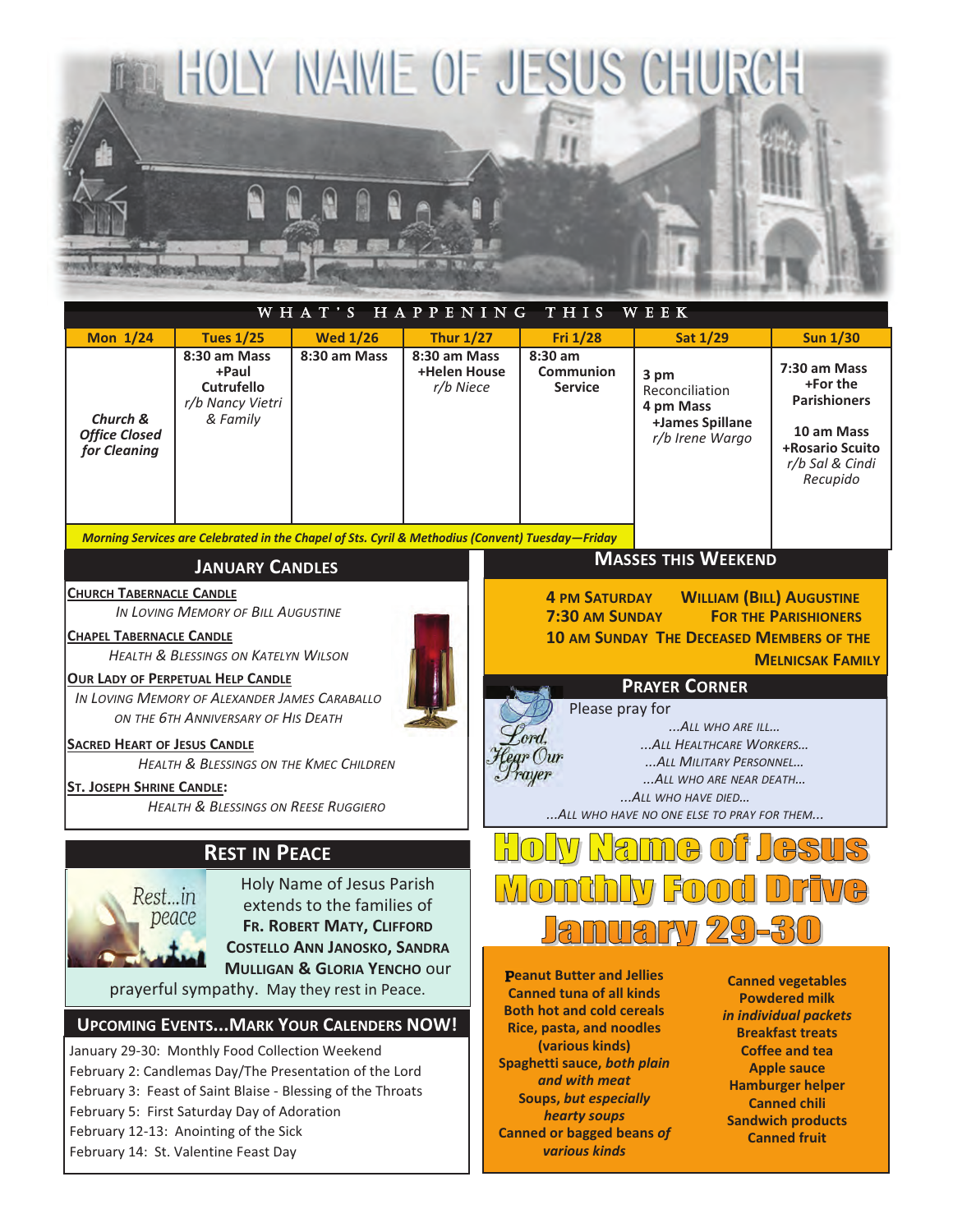### **WINTER WEATHER ALERT!** A **CHRISTMAS GIVING TREE**



We have developed a policy that safeguards our parishioners and will allow time for our parish contractors to clear the property during storms. **Weekdays:** 

If school is delayed or canceled due

### **WEATHER ALERT**

-

to inclement weather **Mass WILL ALSO be canceled**. Check the radio/t.v. and school.

- Intentions for Masses canceled by the weather conditions will be rescheduled.

### **Weekends:**

When severe weather occurs during weekend Mass times, please check the local TV and Radio stations and our parish website for cancellations. It becomes very difficult to keep the sidewalks, driveways, and parking area clear if it snows during Mass time. Your safety is important to us! Any Mass intention affected by the cancellation will be rescheduled.

### **FAITH FORMATION NEWS!**



**Class work and Upcoming Classes** Please check your emails for your children's Sunday class lessons for January. The lessons should be completed and returned when classes resume on **January 23.** Hard copies are also available in the church vestibule before and after Mass on

Saturday and Sunday.

**January Schedule January 23 Class January 30 Class February 6 - F.A.I.T.H. Event February 13 Class No Class on February 20**

### **CT. MOBILE FOOD PANTRY**

**FOOD BANK MORILE PANTRY REMINDER** 



The Connecticut Food Bank has changed to the 3rd Tuesday of the Month for food distribution. Please Mark Your Calendars! More resources at https://www.ctfoodshare.org/findhelp.

Or call 203-741-9751.

### **QUILTERS ACCEPTING DONATIONS**



Our parish Quilters are accepting donations of new, washable acrylic 4 -ply yarn. Please, no wool. If you would like to make a monetary donation towards the purchase of

yarn, please place your donation in the offertory basket marked "Quilters" or drop it off at the parish office.

Our heartfelt thanks to all who once again supported our annual Christmas giving through our Giving Tree efforts. Through your generosity we were blessed to be able to donate the following:

 **\$500 in grocery gift cards \$1430 in store gift cards 160 plus toys 30 gifts of clothing 200 plus pairs of socks Hats, gloves, scarves, blankets and food**  *Your gifts were distributed to:*   **Alliance (ABCD) Blessed Sacrament Parish Connecticut Valley Hospital Department of Children and Families Emerge Families in Need Greater Bridgeport Gifting Program Lord's Kitchen Parent's Place** 

Even in this trying year of COVID-19, we once again had a very successful response to our Christmas requests for the needy. We are most grateful to all. May Our Lord continue to bless you for your kindness once again this year.

### **THE LORD'S KITCHEN**



Monday, February 21 is our next date to prepare a meal. If you would like to help let us know. We are making chicken parm with pasta! You can bake cookies or brownies (no nuts, please), or dinner type rolls. You can also help prepare and distribute the meals.

Need more information? Have a question? Wondering how you can join this team to help out? Call the office during the week at 203-375-5815 or speak to any staff member during the weekend at Mass. Thank you in advance for your support! *There are sign up sheets in the back of the church.* 

### **HOLY NAME OF JESUS MONTH**

*Jesus, Name full of glory, grace, love and strength. You are the refuge of those who repent, Our banner as we journey through this life, The medicine of souls, the comfort of those who mourn, The delight of those who believe, the light of those who preach the true faith, The wages of those who toil, the healing of the sick. To You, our devotion aspires; By You, our prayers are received; We delight in contemplating You. O Name of Jesus, You are the glory Of all the saints for eternity. Amen*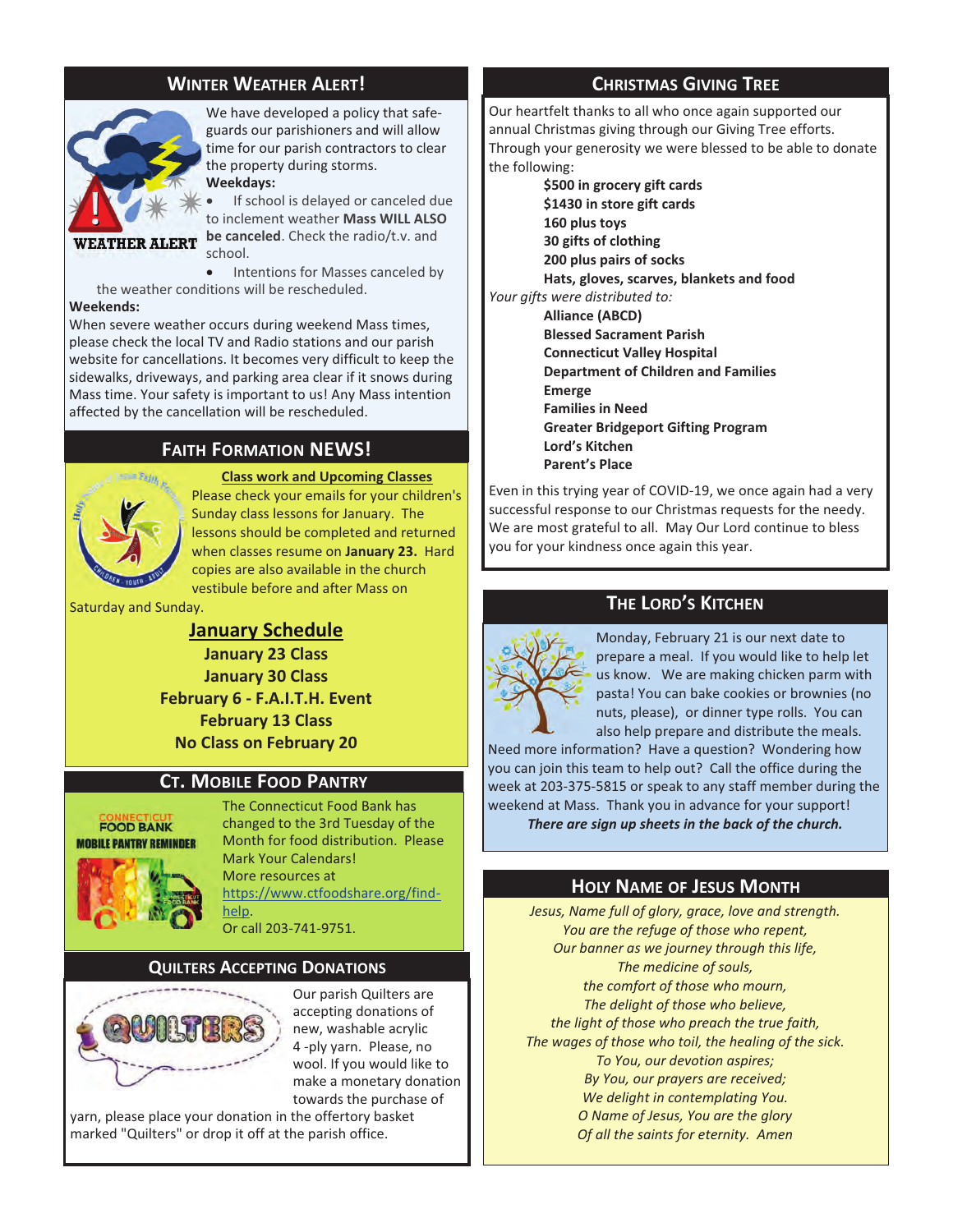### **PARISH FINANCIAL SUPPORT**

*Thank you! Your responsible and generous giving is a blessing to the Church of the Holy Name of Jesus that allows us to meet our financial responsibilities, address the spiritual, educational and charitable needs of our parishioners and the members of the wider community.* 

### **IN-CHURCH - January 16**

| $111$ Citon Cito and Suitually 20<br>Sat/Sunday<br>Monthly<br><b>Other</b> |   | 1,686.00<br>60.00<br>310.00 |
|----------------------------------------------------------------------------|---|-----------------------------|
| MAIL IN/DROP OFF - January 11-17                                           |   |                             |
| Sunday                                                                     | S | 1,073.00                    |
| Monthly                                                                    |   | 160.00                      |
| <b>Other</b>                                                               |   | 345.00                      |
| <b>ONLINE GIVING - January 11-17</b>                                       |   |                             |
| Sunday                                                                     |   | 550.00                      |
| Monthly                                                                    |   | 73.00                       |
| <b>Other</b>                                                               |   | 300.00                      |
| <b>TOTAL INCOME:</b>                                                       |   | 4,557.00                    |

*Thank you for your responsible stewardship!*

### **PRIVATE COMMUNITY MASS**



The next Private Community Mass is scheduled for Monday, **February 14, 2022** Please call the office with the names of loved ones you would like remembered at this Mass. Thank you.

### **HOMEBOUND? HOSPITALIZED?**



Please be aware that privacy laws prevent hospitals and nursing homes from informing us about patients in their care. We no longer are al-

lowed to view the patient rosters. If you, a loved one or a friend are hospitalized or homebound and in need of a visit **PLEASE CALL THE PARISH OFFICE AND LET US KNOW!** Also, please contact the Parish Office if you or someone you know is homebound and wishes to receive communion, or if you will be having surgery and wish to be anointed.

### **OFFERTORY GIFTS**



If your family has the Mass

intention for a weekend Mass, we need to hear from you ASAP as to whether you will be bringing up the gifts.

### **RECEPTION OF COMMUNION-DISABILITIES**



If you find it difficult to process to the front of the church or stand in line to receive communion, please let an usher know and they will inform the priest, deacon or extra ordinary minister of Holy Communion to bring the Eucharist to you.

### **CONTRIBUTION STATEMENTS**



Contribution Statements will be mailed to all parishioners who contributed during in 2021. Statements will be mailed by January 31, 2022.

 $Offerrings$  If you do not receive a statement after the end

of January, please contact the parish office at (203) 375-5815 and a copy will be provided for you.

### **HNOJ PARISH ANNUAL COLLECTION**

*Our HNOJ Parish Annual Collection continues. To date, we have received \$15,915 toward our goal of \$35,000.* We ask you to prayerfully consider your contribution to this most important Parish Appeal. This helps us meet the costs of maintaining our five parish buildings, as well as preparations for our 100th Anniversary! As we plan for known expenses, we are also often confronted with unexpected repairs and expenses. This Appeal will help with both the planned and the unplanned. Please pray for our success and thank you for your loyalty and support to HNJ.

### **EPIPHANY COLLECTION-NEWBORNS AND INFANTS**



Throughout the month of January, we will be collecting items to be distributed to local agencies including Malta House. You can drop off on the platforms in the back of the church or at the office during the week. The Wisemen brought Gold, Frankincense and Myrrh. Items most needed today include disposable diapers, wipes, baby lotion,

onesies, baby blankets, Purell hand wash, Lysol, disinfectant spray, paper towels and un-scented laundry detergent. Thank You for your generosity!

### **FOR A SYNODAL CHURCH 2022**



### *Our Synod Journey picks up this*

*weekend.* We are reporting responses from our first three questions in our Bulletin Flyers. Parishioners suggested one way to build our community was to wear nametags so we can put a name with

a face. Starting next weekend, nametags will be available in the vestibule before mass. You are invited to write your name on it and wear one.

In two weeks, we will be back with a new question, but you can enter into our Synod conversation by adding a comment or responding to any question at www.hnojchurch.org, emailing synod@hnojchurch.org, talking to a Synod Team member, or dropping a written response in the Synod box in the vestibule.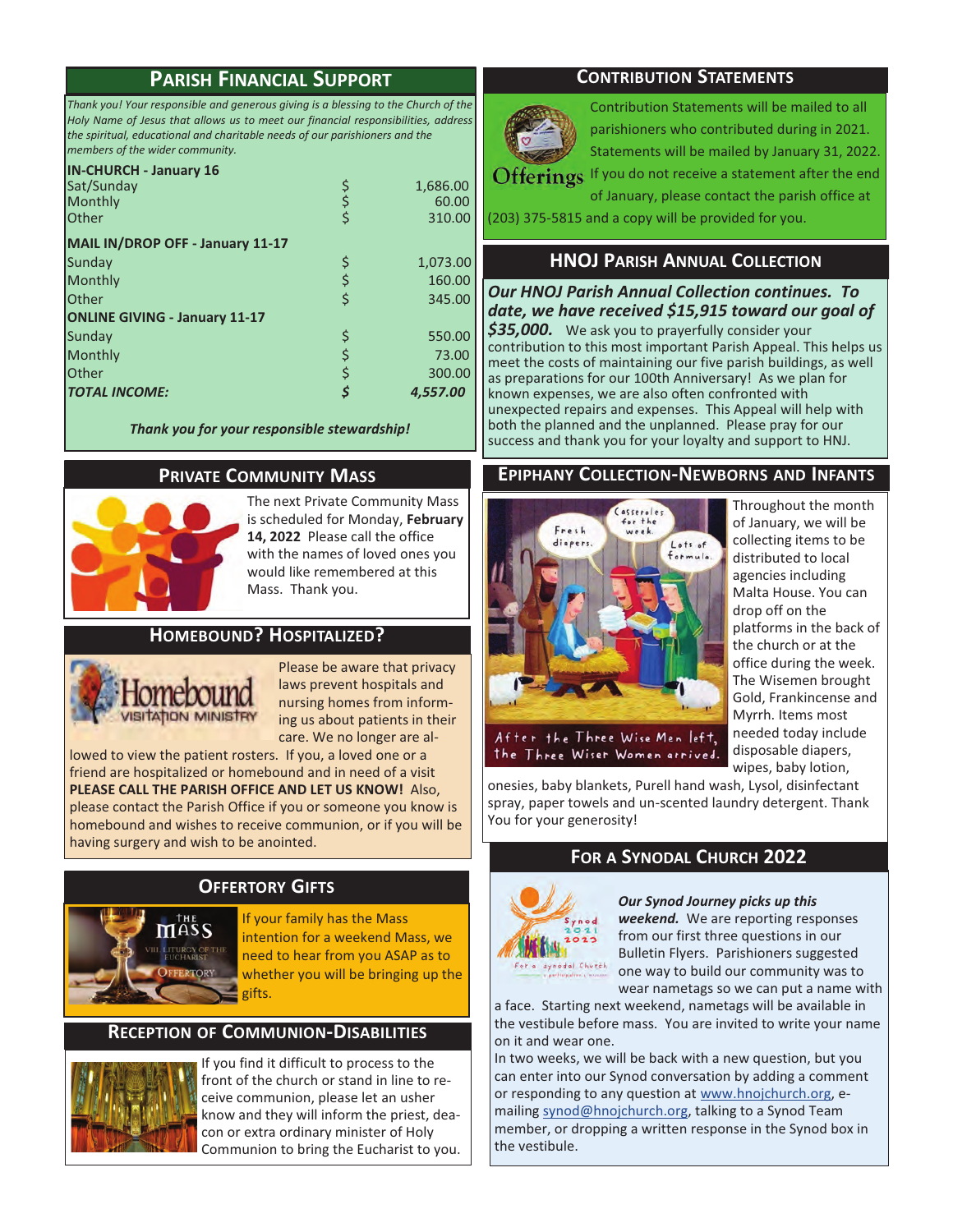Try to find these words: body, built, chosen, free, Gentiles, Isaiah, WELCOME FR. LORMEUS! **Law, Moses, poor, Sabbath, suffers, true example and all convertse to the Western Cabriel Cabriel Cabriel** 

| U |              |     | H H A F T D L Y L D S D T B |     |  |  |                        |  |  |  |   |     |         |     | G W      |
|---|--------------|-----|-----------------------------|-----|--|--|------------------------|--|--|--|---|-----|---------|-----|----------|
| I | P            |     | A U                         |     |  |  | L Y H V K E N J P      |  |  |  |   | R   | F.      | z   | <b>W</b> |
| 0 | U            | R   | I                           |     |  |  | <b>M S U H A E E L</b> |  |  |  | J | U   | F       | z   | Т        |
| x | G            | υ   | Q K R E E U A S I L E       |     |  |  |                        |  |  |  |   |     | W H     |     | E        |
| ο | В            | В   | K                           |     |  |  | <b>OJXLLTOX</b>        |  |  |  |   |     | N E Z U |     | <b>V</b> |
| V | x            | Α   | N                           |     |  |  | F G G V I Z H S E S O  |  |  |  |   |     |         | M   | W        |
| z | $\mathsf{T}$ | I   | R.                          |     |  |  | N G E V O T C B        |  |  |  |   | A P |         | Z W | -E       |
| В | E            |     | O W R O X G T H N C U       |     |  |  |                        |  |  |  |   |     | I W U   |     | O        |
| L | Ο            |     | F W U                       |     |  |  | J S Z T T L E U V M    |  |  |  |   |     |         | N   | п        |
| P | ο            | - R | A                           |     |  |  | B H R A Z C M Z G F Z  |  |  |  |   |     |         | В   | -5       |
| J | x            | - E |                             |     |  |  | L Z N B A U N S T K E  |  |  |  |   |     | - L     | ο   | A        |
| W | 1            | E   | K                           | - E |  |  | <b>BYGJSUFFE</b>       |  |  |  |   |     | R       | s   | п        |
| ĸ | F            | ĸ   | V                           |     |  |  | A Z T U I D T Q K G    |  |  |  |   |     | D       | D   | A        |
| с | ĸ            | V   | - 5                         |     |  |  | <b>Y J V X H B L B</b> |  |  |  |   |     | T D W   | N   | н        |
| A | ĸ            | ο   | D                           |     |  |  | O T I P M K U Y A C    |  |  |  |   |     | B       | U   | D        |
| с | Q            |     | O O B V A W Z K T C W F     |     |  |  |                        |  |  |  |   |     | н       | Т   | U        |
| м | B            | P   |                             |     |  |  | A Z J J M A X D H Q G  |  |  |  |   |     | - L     | V   | F        |



Lormeus of Cross Catholic Outreach who is speaking this weekend at all Masses on behalf of the poor in developing countries. Cross Catholic Outreach was founded to create a

meaningful link between parishes in America and the priest and nuns working in the Church overseas in the Caribbean, Africa, Asia, Central and South America.

Fr. Lormeus was ordained to the priesthood on July 20, 1986, and is a priest of the Archdiocese of Portau-Prince, Haiti. He holds a Bachelor's Degree in Theology. Fr. Gabriel is fluent in French, Creole and English. He looks forward to meeting U.S. Catholic communities to share God's love for the poor. Please be generous in your response to his appeal. Please be sure to say "hi" after Mass. Brochures with a donation envelope will be provided if you wish to support this worthy Catholic ministry. For more information on Cross Catholic Outreach, please go to CrossCatholic.org/outreach, text BLESSINGS to 474747

Monthly Day of Adoration ~ February 5th

## Celebrating God's Healing Love

**Exposition of the Blessed** Sacrament & Morning Prayer

 $9:00 am$ 

11:00 am Prayers for an end to the Pandemic

2:00 pm Rosary for Health and Healing

3:00 pm Litany to the Holy Name of Jesus and Benediction

Sign up sheets for one half hour slots during private prayer time are available in the main entrance. Since the Blessed Sacrament should never be left alone, we are looking for your help as "Guardians" (adorers) during times of private prayer.